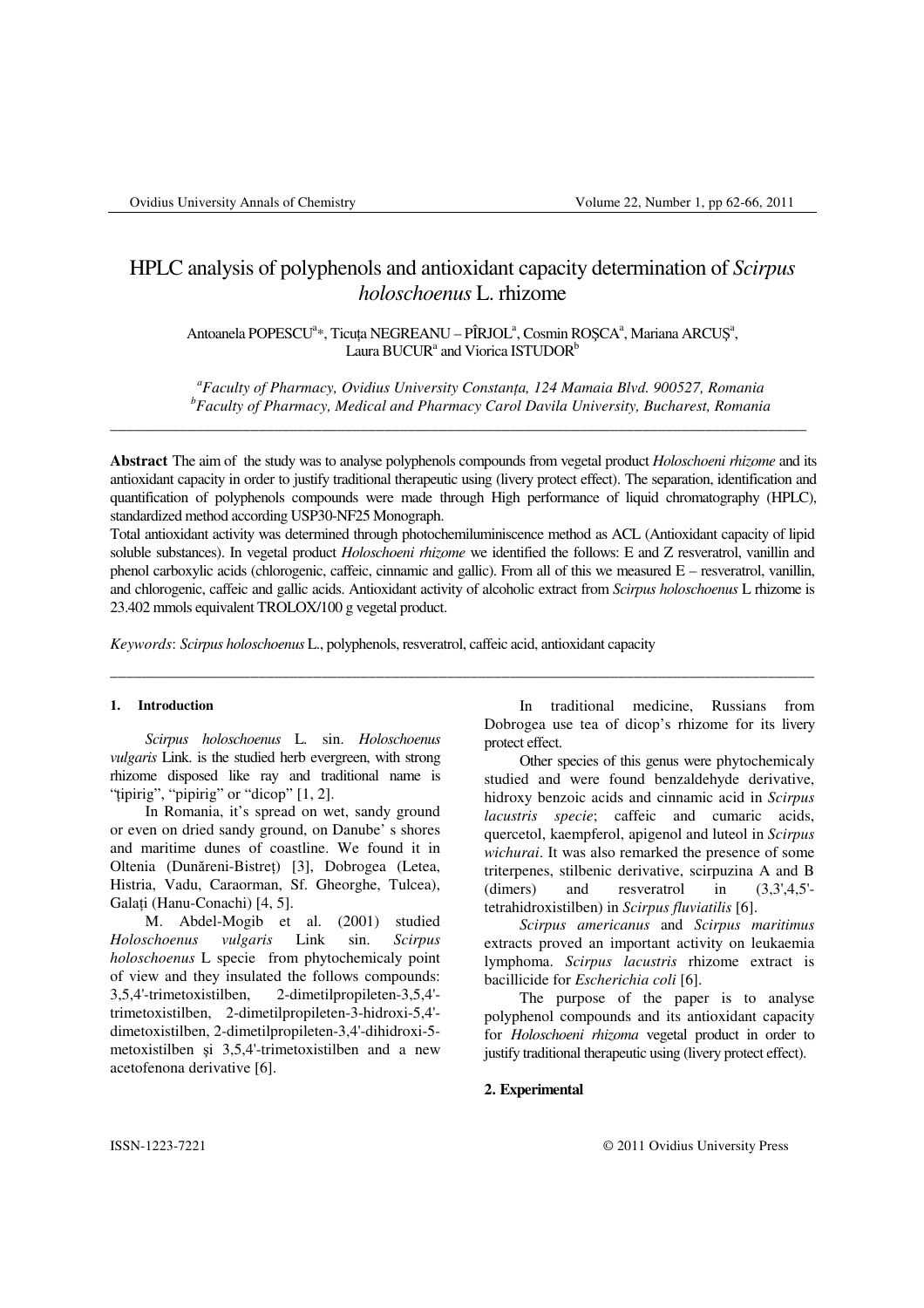*Holoschoenus vulgaris* Link rhizome was reaped from Dobrogea, Vadu village, Corbu township, in October 2008. We washed material in quick water spurt and dried in warm air. We identified the species and a sample of it was kept in Pharmacognosy Laboratory, Faculty of Pharmacy, Ovidius University, Constanta.

The separation, identification and quantification of polyphenols compounds were made through High performance of liquid chromatography (HPLC), standardized method according USP30-NF25 Monograph [7]. Technical data are the follows: HPLC Agilent 1200, with quaternary pomp, DAD, thermostat, degassing system, autosampler; chromatographic column C18, 250 mm  $\times$  4.6 mm; 5 µm (Zorbax XDB or equivalent); mobile phase: A solution (phosphoric acid 0.1%), B solution (acetonitrile), eluted in gradient (**Table 1**); temperature:  $35^{\circ}$ C; flow rate: 1.5 mL/min; detection: UV 310 nm; injection volume  $= 20 \mu L$ ; analysis time  $= 22$ minutes.

**Table 1.** Work gradient of HPLC analysis

| Time, min. | Solution A, mL<br>$\%$ | Solution B,<br>mL $%$ |
|------------|------------------------|-----------------------|
| $0-13$     | 90                     | 10                    |
| 13         |                        | 22                    |
| 13         | 78                     | 22                    |
| 14         | 60                     | 40                    |
| 17         | 60                     | 40                    |
| 17,5       | 90                     | 10                    |
| 22         |                        |                       |

 Solution for analyse was dispense as follow: 10 g vegetal product with 5.6283 g% moisture is back-flow extracted 6 hours, with 100 mL methanol 70%. We filtered the result solution and filled out in 100 mL volumetric flask, with methanol 70%.

 Reference substances (solutions in methanol 70%): E - resveratrol (ChromaDex) = 37 mg/mL,  $Z$ resveratrol = 0,22 mg/mL made by us of trans resveratrol solution exposed to UV ray 254 nm, for 12 hours (**Fig. 1**), caffeic acid =  $0.36$  mg/mL, chlorogenic acid =  $0.37$ mg/mL, cinnamic acid =  $0.58$  mg/mL, vanillin =  $0.42$ mg/mL, gallic acid = 0.39 mg/mL. Reference substances were 6 times injected. **Table 2** contain retention time of polyphenol compounds. We used a mix of them in order to simplify determinations.

| No.                                                                                     | <b>Phenol compound</b> | <b>Retention time</b>           |  |  |
|-----------------------------------------------------------------------------------------|------------------------|---------------------------------|--|--|
|                                                                                         | E-resveratrol          | $14,467 \pm 0,017$ <sup>*</sup> |  |  |
| $\overline{2}$ .                                                                        | Z-resveratrol          | $15,751 \pm 0,058$ <sup>*</sup> |  |  |
| 3.                                                                                      | caffeic acid           | $4,598 \pm 0,036$               |  |  |
|                                                                                         | chlorogenic acid       | $3,501 \pm 0,015$ <sup>*</sup>  |  |  |
| 5.                                                                                      | cinnamic acid          | $15,867 \pm 0,007$ *            |  |  |
| 6.                                                                                      | vanillin               | $6,919 \pm 0,051$               |  |  |
|                                                                                         | gallic acid            | $0,990 \pm 0,025$               |  |  |
| $-1$ $-1$ $-1$ $-1$<br>.<br>$\mathbf{r}$<br>$\mathbf{I}$<br>$\mathcal{C}$ $\mathcal{A}$ |                        |                                 |  |  |

| Table 2. Retention time of polyphenol compounds, |
|--------------------------------------------------|
| reference substances                             |

\* standard deviation values of the 6 injections, from statistic calculations (SPSS 10)

 In **Fig 2** is presented the mix standard chromatogram used for identification and quantitatively measurements of main compounds. Square of correlation coefficient for calibration curve estimates reproducibility of method. (**Table 3**).

| square |                        |         |  |  |
|--------|------------------------|---------|--|--|
| No.    | <b>Phenol compound</b> |         |  |  |
|        | E-resveratrol          | 0.99965 |  |  |
| 2.     | Z-resveratrol          | 0.99729 |  |  |
| 3.     | chlorogenic acid       | 0.99999 |  |  |
| 4.     | caffeic acid           | 0.99619 |  |  |
| 5.     | cinnamic acid          | 0.99845 |  |  |
| 6.     | vanillin               | 0.99691 |  |  |
| 7.     | gallic acid            | 0.99537 |  |  |

There are many methods (*in vitro* and *in vivo*) to determinate antioxidant activity: TEAC determination, seric malondialdehyde determination and low and total seric glutation determination [8].

 We estimated total antioxidant activity of *Holoschoeni rhizome* aqua-alcoholic solution using Chemiluminescence's method in lipid samples (ACL), according to Analytic Jena procedure, Germany, using PHOTOCHEM coupled to PC apparatus [9, 10].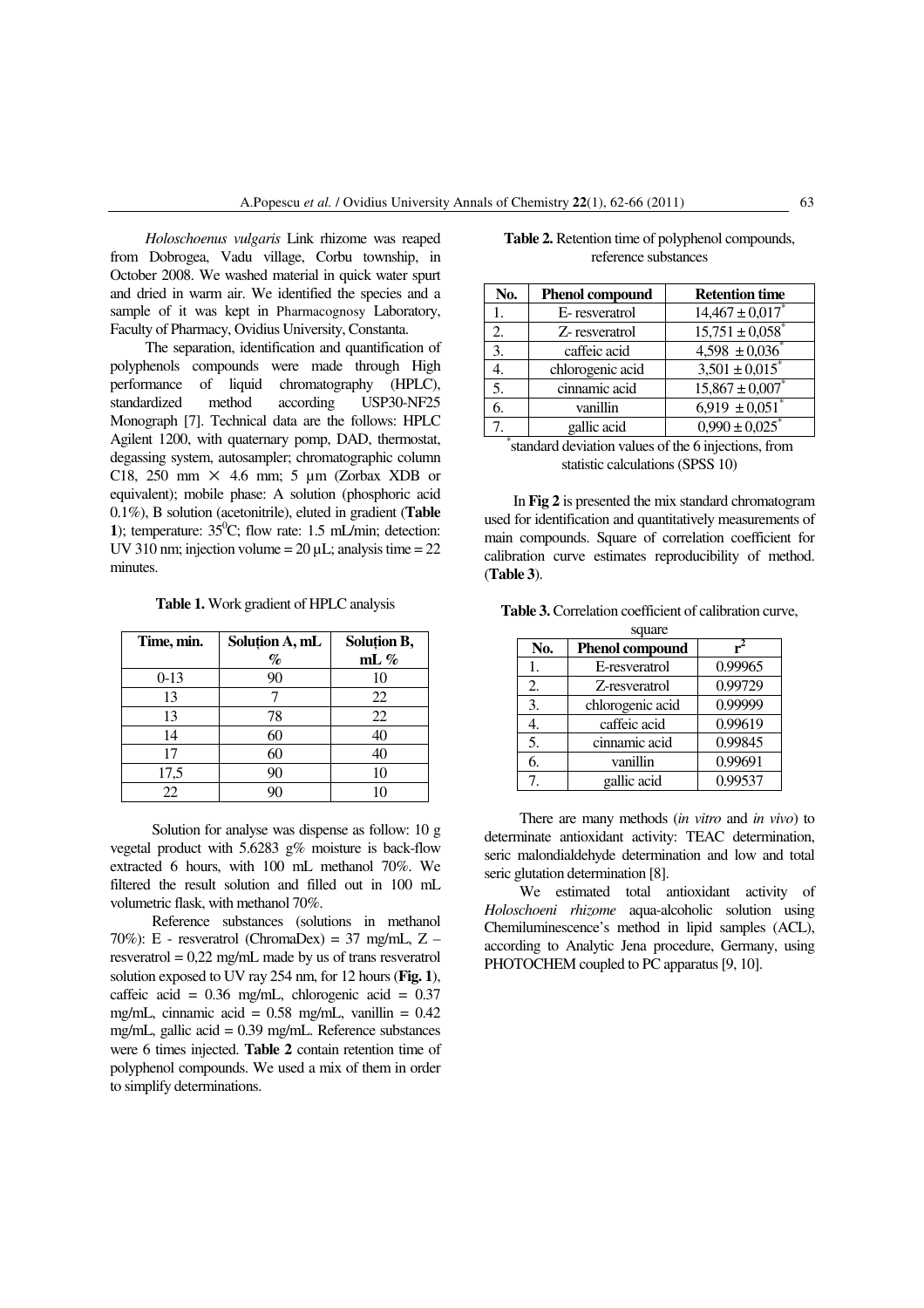

**Fig. 1.** Resveratrol HPLC chromatogram after UV exposure



**Fig. 2.** HPLC chromatogram of standard mixture

Extern source of light is Hg lamp carried with phosphorus with highest energy on  $\lambda = 351$  nm and free radicals source is  $H_2O_2$ .

Solution for analyse was dispense as follow: 10 g vegetal product is back-flow extracted 6 hours using methanol 50%. We filled out the result solution in 100 mL volumetric flask. 1mL of this solution was filled out in 50 mL with ethanol 50%. We took samples of 5 µL, 10 µL, 20 µL and 30 µL of this solution. We calculated antioxidant capacity in comparison with TROLOX standard (2 carboxilic–6-OH-2, 5, 7 acid – tetrametilcroman). This standard helps us to plot calibration curve for 4 concentrations (0.5, 1, 2 and 3 nmols TROLOX).

This reaction takes place in the presence of a light quant registered by detector. (photomultiplicator). The result is expressed in units of TROLOX (mmols).

#### **3. Results and Discussions**

According to HPLC analysis, we identified E- and Zresveratrol, vanillin and chlorogenic, caffeic, cinnamic, and gallic acids (**Fig. 3**) from all peaks of sample. E– resveratrol (24.11 mg  $\%$ ), vanillin (5.18 mg  $\%$ ), chlorogenic acid (6.86 mg %), caffeic acid (6.28 mg %) and gallic acid (291.00 mg %) were quantitatively measured. These substances have antiviral and low level lipids effects [11]. Antioxidant capacity of alcoholic extract from *Scirpus holoschoenus* L. rhizome is 23.402 mmols equivalent TROLOX/100 g vegetal product.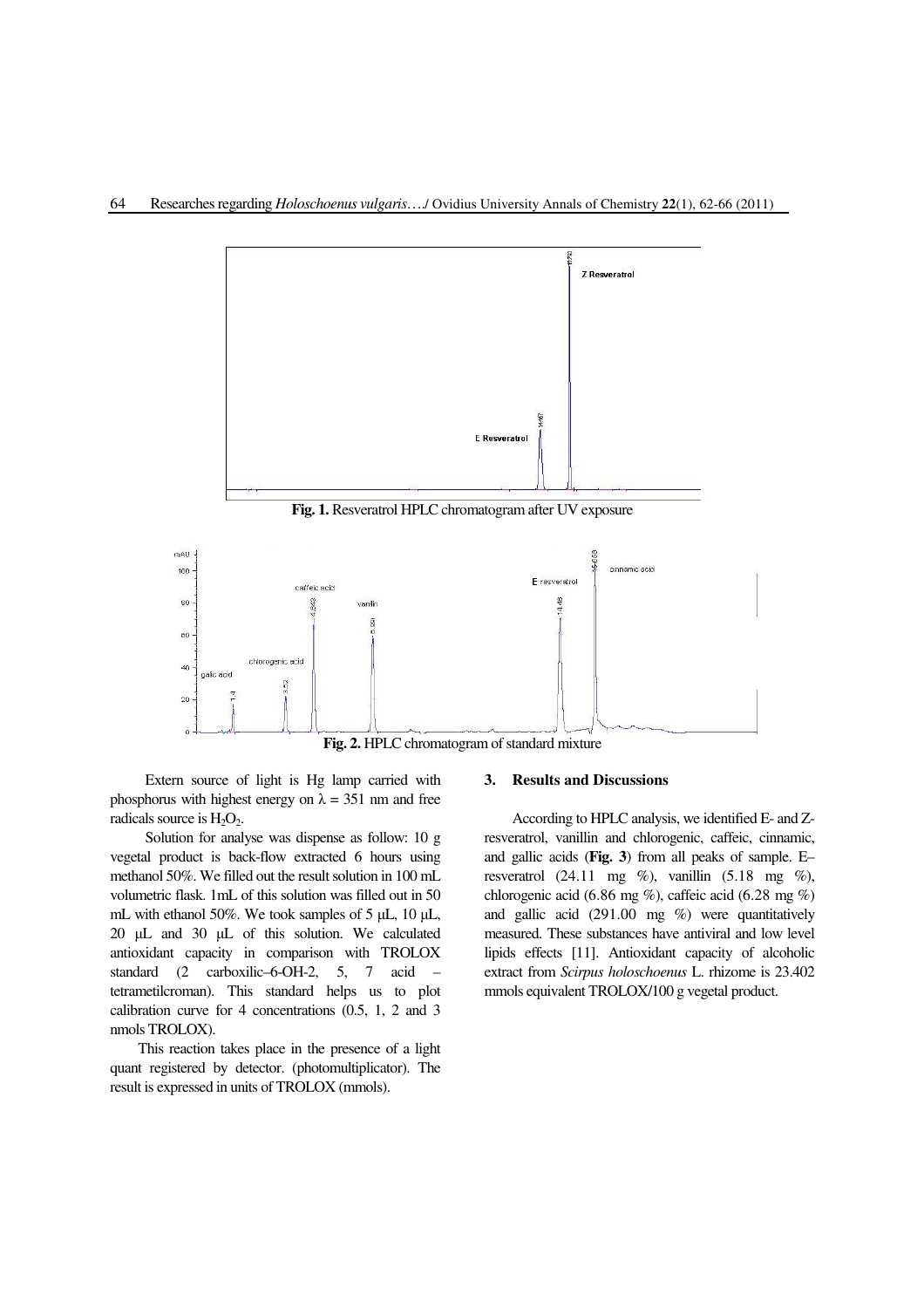

**Fig. 3.** HPLC Chromatogram of *Holoschoeni rhizoma* polyphenol compounds (methanol extractive solution 70%)

We consider that analysed vegetal product might favour cure of liver diseases with inflammation and steatosis because of its antiviral, antioxidant and low level lipids effects. Pharmacological properties of identified compounds prove this statement [12].

## **4. Conclusions**

*Holoschoeni rhizome* vegetal product contain E and Z resveratrol, vanillin and phenol carboxylic acids (clorogenic, cafeic, cinamic and galic). The concentrations of studied polyphenol compounds are: E – resveratrol (24.11 mg  $\%$ ), vanillin (5.18 mg  $\%$ ), and chlorogenic acid (6.86 mg  $\%$ ), caffeic acid (6.28 mg  $\%$ ) and gallic acid (291.00 mg %).

According to our study regarding identifying and dosing some active principles, we consider that using *Holoschoeni rhizome* vegetal product in traditional medicine is justified because of its antioxidant, antiviral and lower levels of lipids properties.

## **5. References**

\*E-mail address: antoniapopescu2002@yahoo.co.uk

- [1]. A Borza, A.Baldic, A. Butură et al., *Etnobotanic Dictionary* (In romanian), ed. Academiei R.S. România, Bucureşti, 1968, p. 84.
- [2]. Tr. Săvulescu şi colab., *RSR flora* (in Romanian), ed. Academiei, 1950, vol. XII, pp. 613 – 619, 631, 632, 637.
- [3]. M. S. Ridiche, Analele Ştiinţifice ale Universității "Al. I. Cuza" Iași, s. Biologie animală, **Tom LIII** 258, (2007).
- [4]. I. Prodan, Flora sands in Romania in terms of setting and improvement (systematic conspectus of the species) (In Romanian), ed. Institutul de Arte Grafice "Bucovina", București, 1925, pp. 52-53.
- [5]. N. Doiniţă, M. Paucă-Comănescu et al., *Habitats in Romania* (In Romanian), Editura Tehnică Silvică, Bucureşti, 2005, pp. 58, 61.
- [6]. M. Abdel-Mogib., SA. Basaif, TR. Sobahi, Molecules, **6** (8), 663-667 (2001).